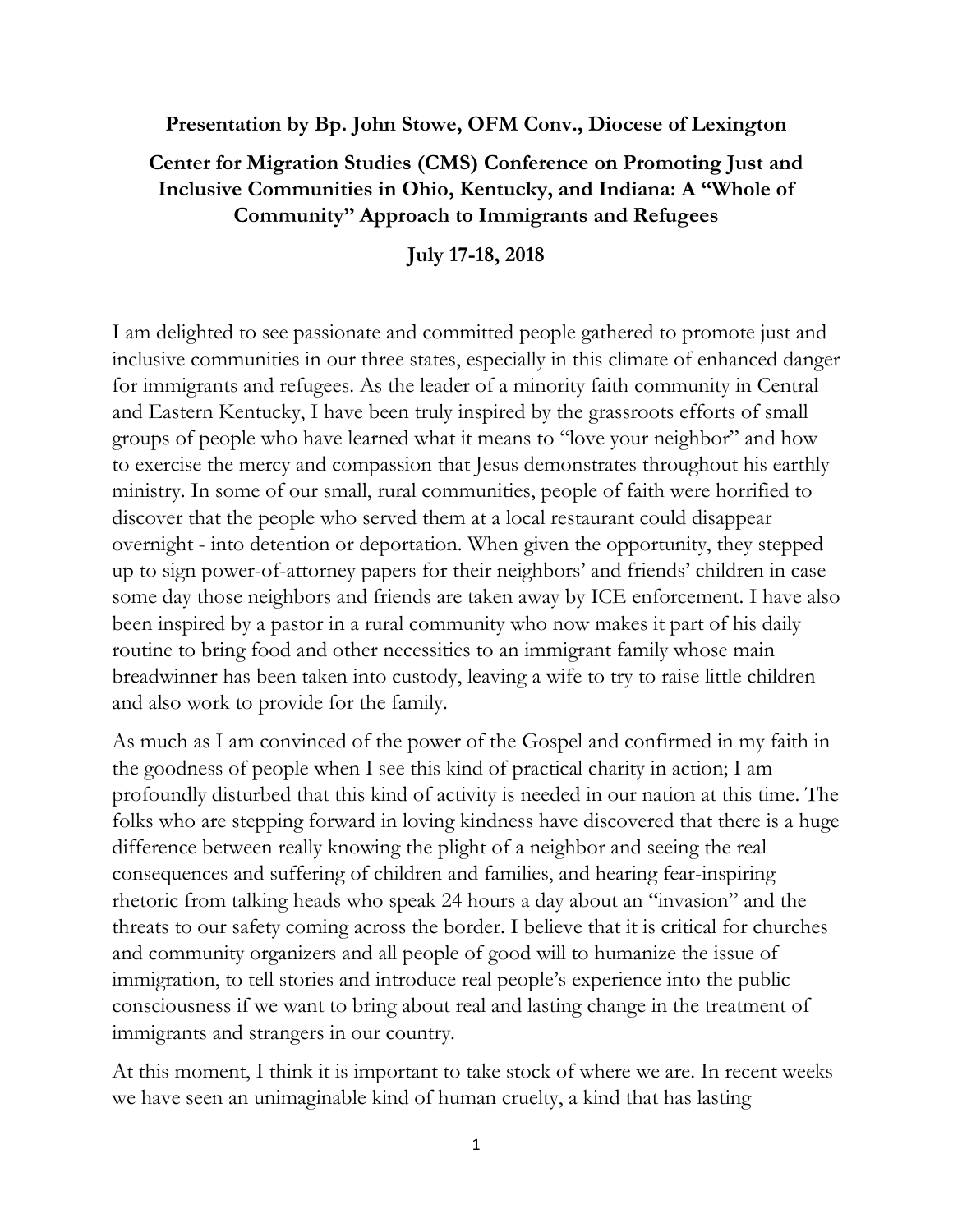repercussions for the vulnerable individuals involved, being carried out as a matter of national policy. Who would believe that in the land of the free and the home of the brave, we would be so threatened by penniless, shoeless migrants who have traveled hundreds of miles to escape gangs, violence and brutal poverty? What kind of national security requires the separation of children from their parents? Even as we acknowledge the horror of this, I do not want to lose sight of what else we have seen: the great outcry, the treks to the border by the influential, the persistence of the media, the leaking of pictures and audio files of the heart-rending cries of children separated from their parents, all of which has provoked a reaction – a reaction that we as Americans, we as a people and as a nation, do not want to be identified with cruelty, do not want to be identified as a nation that locks up children, that loses vulnerable children in a broken system, that allows children to be warehoused and penned in like livestock behind chain-linked fences. Even a president who has trained his ears to only hear a certain portion of the population could not be shielded from the outcries.

Encountering the human faces and cries of the victims of unjust immigration enforcement, and the organized insistence that these faces be encountered has brought about some relief, and the emphasis must be on *some.* Now we must continue to raise those voices and continue to insist that family incarceration is not a solutionand that family incarceration is still the incarceration of children. We cannot let up or allow the public to become accustomed to tent cities on military bases, asylum seekers turned away at the border, and families with and without children, held in detention. Nor do we want to see the families who are escaping violence be sent back to the very places they risked everything to escape.

On the one hand, we should acknowledge gratefully that the outcry of the nation was swift, if not unanimous. The age of instant communication worked well to place egregious injustice in front of us unrelentingly and provoked a reaction. But…the "zero tolerance" approach to immigration enforcement is only the latest step in a system that has been broken for decades. Despite our nation's need for immigrant labor – it could fairly be called an addiction – we do not have the political will to protect immigrants' human rights, to provide protection in the workplace, to provide a pathway to legal residency, to allow the people who are picking our produce, building our businesses and homes, caring for our children, tending our yards, processing our poultry, and doing the difficult work that many Americans will not do and do not envision their children doing – we don't allow these decent and hardworking people to participate in society. They live in fear of deportation, in fear of raids, in the fear that going to work on any given day they might be rounded-up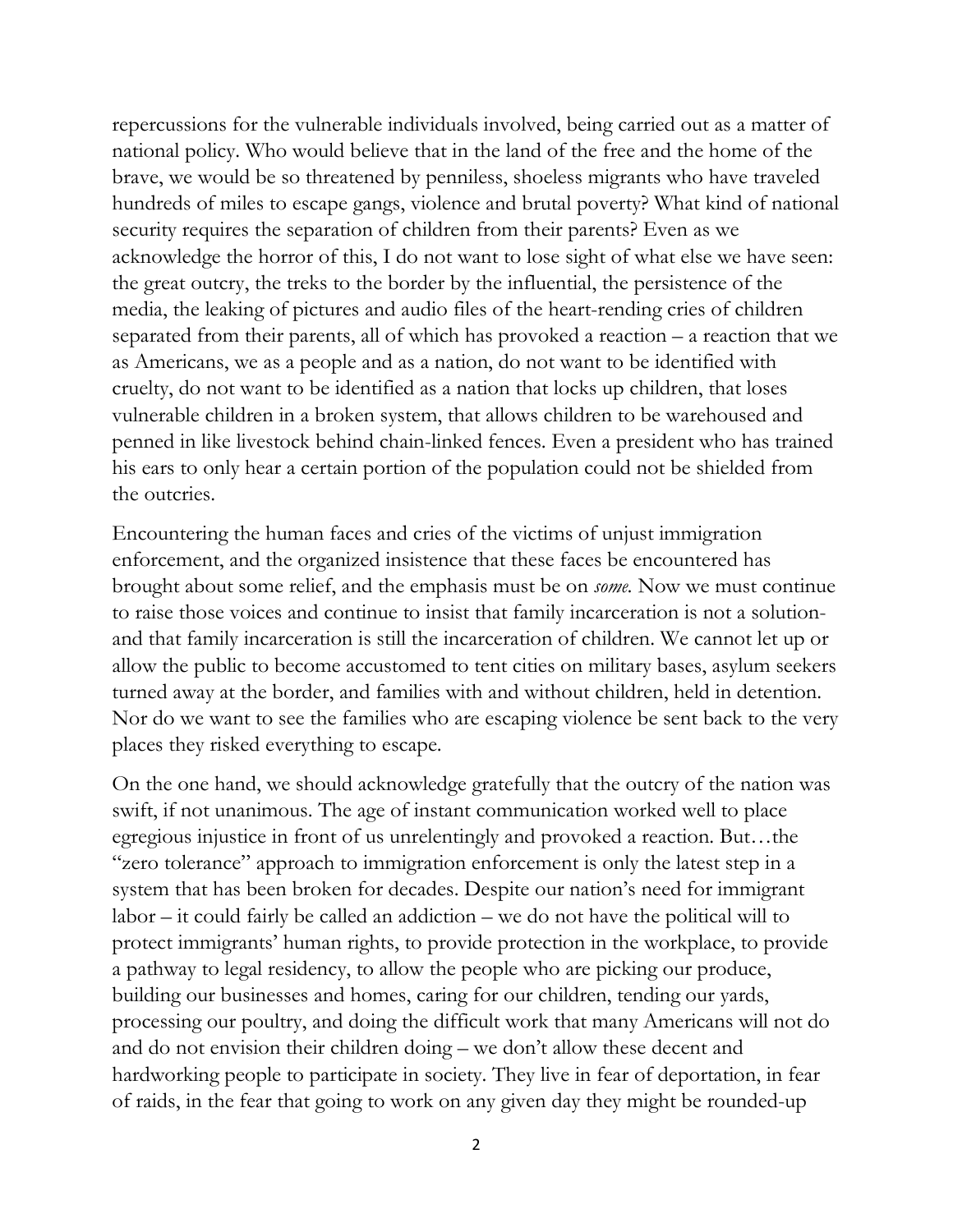and their kids may come home to any empty house with no knowledge of where their parents were taken – as happened in two large-scale raids in northern Ohio in the same time period when our attention was focused on the southern border.

Even the young who had no say about being brought to this country, who have only known this country as their homeland, who speak only English, who attend our schools, who work, and who strive for a share in the American dream – who have taken the risk of registering with the government trusting in the promise that they would be protected – now live in fear because we do not have the political will to do what a solid majority of the country supports, and protect the dreamers – who know the original American dream much better than many of us, the grandchildren and great-grandchildren of yesterday's immigrants.

Now we must say as a nation that the incarceration of families is still the incarceration of children. We must say that there is a way to protect our borders from criminals – but it won't be found if we spend all of our time and resources prosecuting thousands of families escaping violence in their homelands. We must say that we too were once aliens in a foreign land and so we will heed the biblical admonition to "love the alien as yourself." I hope that his fellow Methodists have shown Jeff Sessions those verses, found throughout the Old Testament!

For the first fifteen years of my priesthood, I lived and worked on the US-Mexico border in El Paso, Texas. I was the pastor of a church that was established in 1680 and, because of the change of the course of the Rio Grande, has been on both sides and even in the middle of that river. I learned to be a pastor from the people on the border, where the consequences of global injustice were right in front of our eyes. People standing on one side of the trickle known as the *Rio Bravo* could look across and see where their daily wage was being paid as an hourly wage. I saw the construction of fences and walls along the border, and simultaneously the mixed message coming from opportunities for employment alluring those seeking a better life. When Ciudad Juarez became one of the most dangerous places on earth, especially for women, the attraction of safety on the other side became even stronger. The growing militarization of the border came with increased violence, too often costing the lives of young people mistaken for criminals.

Yet even in those days, the US had a broken immigration system. A city whose history was bi-national and multi-cultural, where passing across the international boundary was a daily reality for many, became a divided city that re-enforced inequality. People from the north could freely go south, people from the south were detained when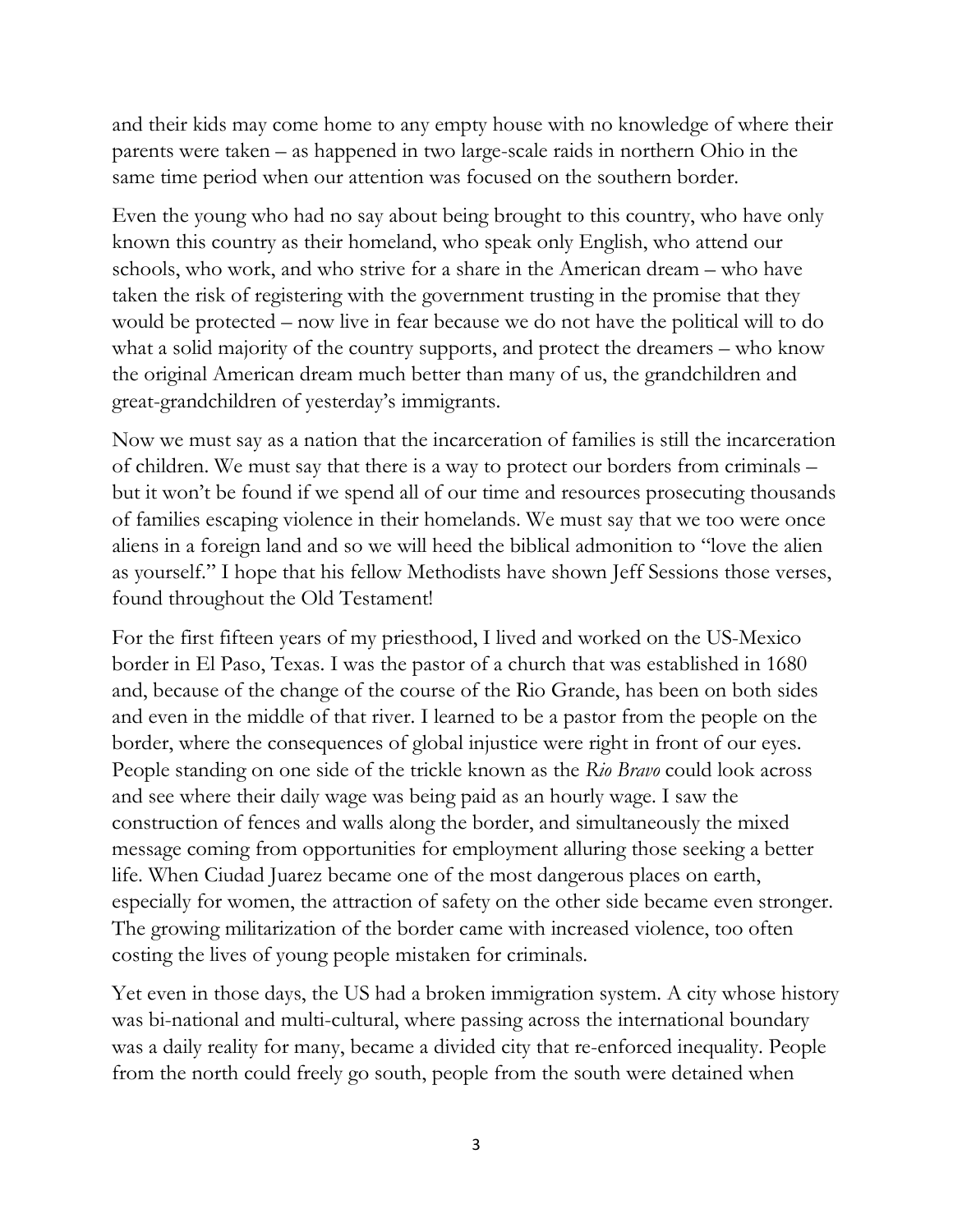attempting to come north. NAFTA was introduced allowing goods to pass freely across the border, but not the people that make and consume those goods.

The cry of the bishops on both sides of the border, then and now, was that we need comprehensive immigration reform: providing economic opportunities and safety in the homelands of migrants is the only lasting solution to the "problem" of immigration; people's right to life, to survival and to the support of their families is of a higher moral order than the nation's rights to protect its borders (although border protection is indeed a right of nations); people who cross borders do not give up their human rights and must be treated humanely; and immigration policies and quotas need frequent revision to make it possible for those who have a genuine need to migrate to do so legally and safely. It has been our consistent cry that people of faith must heed the biblical admonition to "welcome the stranger" and to respond to people in need in ways that respect their dignity.

At a recent ecumenical prayer service at a church in the capitol city of Kentucky, we reflected together on the Final Judgment scene from Matthew's Gospel. I am afraid that in our individualized existence, we in the US fail to hear that in the opening lines of this judgment scene Christ arrives, throned in glory, to judge the *nations.* It is the nations that are divided like sheep from goats depending on their treatment of Christ present in the most needy. I offered the following application:

When we proclaim this gospel passage, we are committing ourselves to see Jesus in the hungry, the thirsty, the stranger, the naked, the sick, the prisoner, the brown and the black. And we are here to affirm the presence of Jesus in the outcast and exploited whose humanity has been disrespected and whose rights have been trampled. But we also need to listen very carefully to the voice of Jesus who says:

"When I picked and prepared your food, you watched me be handcuffed and loaded into a van."

"When I grew the plants you will use in your yard, you allowed me to be detained far from where I lived and worked."

"When I served you at table, you didn't know that I went home in fear that I might be stopped along the way or that my spouse wouldn't come home at all."

"When I ran away from an abusive spouse, or protected my kids from gangs on our street, you turned me away from your border."

"When I was five years old and separated from my parents, you accused me of being MS-13 or an actor."